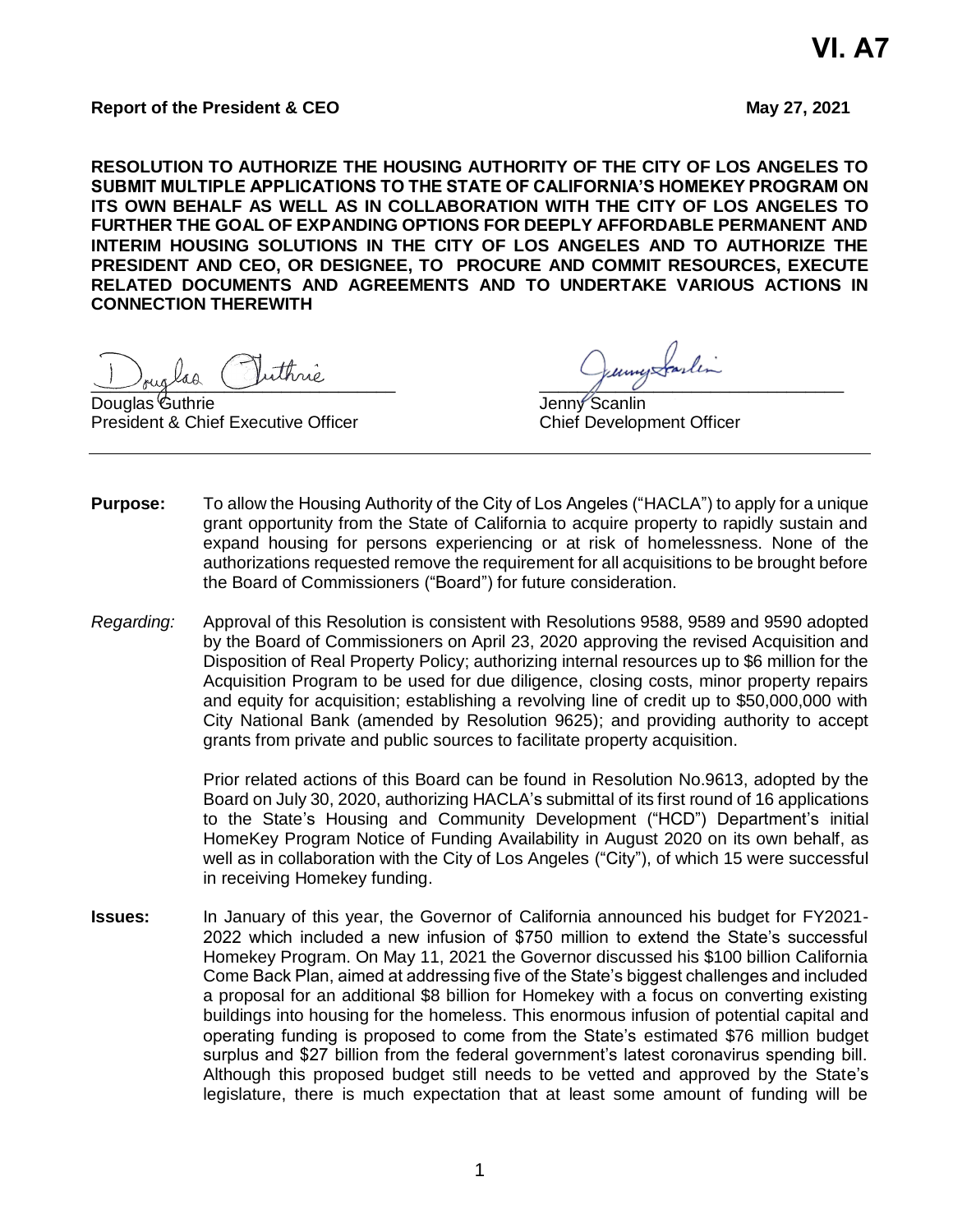approved and made available by HCD through a new Notice of Funding Availability ("NOFA") for the Homekey Program in July or August of this year.

New guidelines for the Homekey Program have not been made available, but HCD has held numerous conversations with participating jurisdictions from the 2020 Homekey round and has indicated they will maintain many of the same targets and approach as the original NOFA. If funding from the federal coronavirus relief bill is utilized, it is expected that the Homekey Program will still be focused on producing more permanent housing solutions for residents impacted by COVID-19 as well as targeting people specifically experiencing homelessness or at risk of experiencing homelessness as defined in Section 578.3 of Title 24 of the Code of Federal Regulations. A priority focus of the original NOFA on strategies of acquisition and occupancy of units for permanent housing is expected to remain in place although the guidelines are expected to also allow for interim housing solutions as well as alternate means of targeting units, such as purchasing affordability covenants, converting motel units into residential housing or master leasing properties. The prior NOFA required jurisdictions to only submit "ready" projects that could meet expedited expenditure requirements. Applications are expected to continue to be prioritized in a "First Come First Served" order, meaning the highest priority and points will normally go to applications that are submitted within a short period of the NOFA's release. Additional elements of the NOFA which are expected to remain are the prioritization of projects that can meet occupancy or partial occupancy requirements in a short period of time and have a clear path for conversion to permanent housing or a connection through the Continuum of Care program that demonstrates a coordinated exit strategy for occupants.

Given the existing tight housing market in Los Angeles, the pool of properties meeting these requirements and priced within a range that creates financial feasibility from a debt and operations perspective is limited. However, HACLA has been tracking properties since January and has identified a number of properties that appear to meet underwriting criteria and expected program requirements. In order to be prepared for the swift turnaround of applications which was a hallmark of the original Homekey Program, HACLA and City of Los Angeles must issue Letters of Intent to secure properties now even though the schedule for NOFA release and actual award dates are still not known. This uncertainty around award timing and selection will require all contracts to build in longer option periods which goes against current market trends in property acquisition with sellers requesting consummation of closing within thirty to sixty days of buyer's due diligence release. HACLA will push to keep good faith deposits as low as possible but may need to agree to limited releases of non-refundable deposit in order to hold properties for longer periods of time to meet extended closing periods.

The prior Homekey Program provided up to \$200,000 per unit for acquisition costs, with the first \$100,000 not requiring a local match; the next \$50,000 requiring a one-for-one match; and the last \$50,000 requiring a two-for-one match. Therefore, any project needing the full \$200,000 was required to demonstrate a local match equal to \$150,000. The example below illustrates the benefit to the Project Homekey funding based on a variety of potential purchase prices.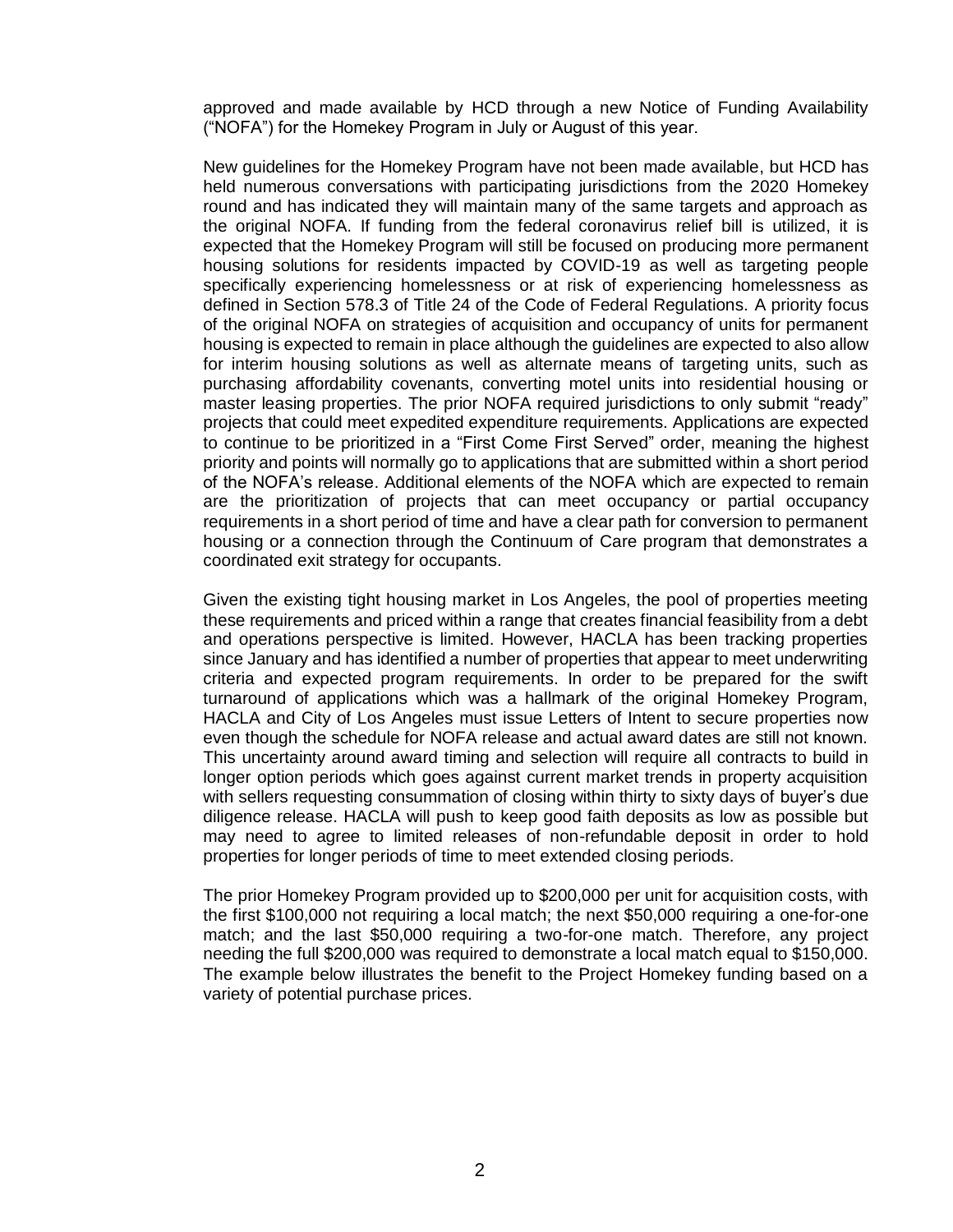|                 | All-In Cost per Unit |         |              |                          |                                             |
|-----------------|----------------------|---------|--------------|--------------------------|---------------------------------------------|
|                 | S                    | 200,000 |              |                          | $$250,000$   \$ 300,000   \$ 350,000        |
| Sources         |                      |         |              |                          |                                             |
| Homekey         | S                    |         |              |                          | 150,000   \$166,500   \$183,000   \$199,950 |
| HACLA/L.A. City | \$                   | 50,000  | \$<br>83,500 | $\frac{1}{2}$ \$ 117,000 | \$150,050                                   |

There is hope that jurisdictions with higher housing costs may be provided with higher allocations on a per unit basis in this next round of Homekey; however, even with higher Homekey contributions, both HACLA and the City can expect continued match requirements in order to successfully access the grant funds. The program is expected to also require HACLA and the City of Los Angeles to guarantee operations, typically demonstrated with either a five-year commitment to covering interim housing service and management costs or the commitment of long-term rent subsidies.

HACLA's available resources for acquisition previously approved by the Board, including the City National Revolving Line of Credit and cash amounting to \$6 million are anticipated to be a reasonable source to close acquisitions and cover associated rehabilitation of properties purchased. However, staff are soliciting new sources for debt and credit with the intention of having at least \$60 million in available capital to draw on. Based on current assessments of market pricing and availability, HACLA has the existing financial match capacity to acquire over 300 units of housing through Homekey and request approximately \$60 million in capital assistance from Homekey for its own portfolio. Any equity HACLA contributes for project-related costs will act as soft debt and will be paid from the property out of 100% of profit received on an annual basis after all hard debt, operating, capital and reserve expenses are paid in full. The ability to purchase these properties will depend on the availability of rent subsidy and operation cost coverage which will require access to project-based vouchers or some other means to subsidize the extremely low-income units required by Homekey. The State is expected to offer operation subsidies of \$1,000 per unit per month for up to 24-months which can assist with cost coverage during lease up and address the higher service cost requirements associated with serving this population.

Properties acquired as part of HACLA's portfolio will be put into HACLA's Asset Management portfolio and HACLA will use its existing contracts with third party management companies to initiate on-site management. HACLA will also use its existing contracts and memorandums of understanding with service providers and the County Departments of Health and Mental Health Services to ensure appropriate services and systems of care are available to residents.

Identifying properties suitable for Project Homekey requires due diligence activities including title review, property needs assessments ("PNAs"), Phase I and Phase II environmental studies, and securing appraisals. In addition, architects and engineers are required to assist with the conversion of hotels into suitable living environments with kitchenettes and to ensure ADA compliance in both those units and others so that permitready plans can be secured immediately upon the close of each property's escrow. As detailed during the January 28, 2021 Board of Commissioner Meeting, HACLA's Architects and Engineering ("A&E") panel was used quite successfully to secure many of the services needed. Non A&E services such as PNAs and appraisals were secured through other procurement methods under the Contracting Officer's \$250,000 in contracting authority. All expenses incurred from vendors for City of Los Angeles Homekey properties were reimbursed to HACLA by the City.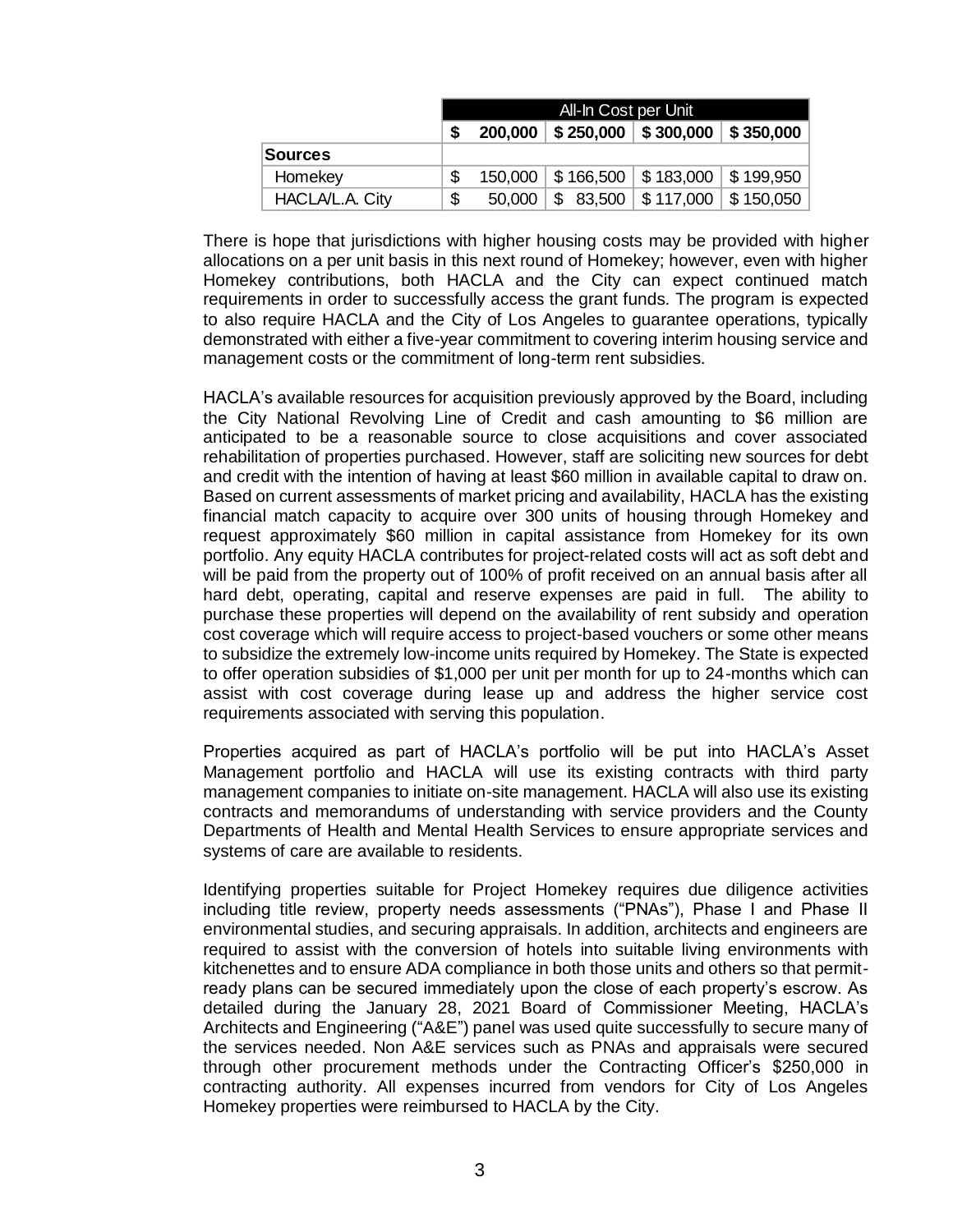Staff believe current and pending contracts should be sufficient to meet our services needs for the next round of Project Homekey. However, in recognition of the deadlines for performance and related time constraints, staff request that the Board of Commissioners authorize the President and CEO, or designee, to award and execute any additional contracts that may be required provided such contracts are procured in accordance with all applicable state and federal procurements requirements and HACLA's Procurement Policy. Similar Board authority was provided for CARES Act funding and allowed for expedited procurement where similar time constraints were involved.

The resolution adopted in connection with this report is intended to provide the authorities and approvals necessary to allow HACLA to submit applications for Homekey funding for itself and on behalf of the City of Los Angeles. Specific property acquisitions will be brought to the Board for approval in future meetings contingent on receipt of Homekey funds and acceptance of all terms of purchase as set forth in purchase and sale agreements. Properties being purchased with match funds provided by the City of Los Angeles will also receive any required City approvals prior to purchase.

*City* 

*Partnership* HACLA's mission is to create deeply affordable housing. Through Project Homekey, HACLA intends to work collaboratively with the City on any applications for funding for the Homekey Program. To this end, HACLA will work with the City to identify the municipality's highest housing needs and appropriate properties and solutions for the Homekey funding. All applications will be vetted with the Mayor's office and the respective council offices where the properties are located prior to submission to ensure there is policy consensus and community support for each application. Additionally, the City and HACLA will enter into a Professional Services Agreement allowing HACLA to act on behalf of the City to negotiate and acquire properties including completing all due diligence and escrow requirements on the City's behalf and making all purchase deposits, including up to \$250,000 in non-refundable deposits per property, as necessary. Any deposits issued for City match funded properties will be fully reimbursed by the City through the Professional Services Agreement. The City intends to provide additional local match fund commitments to expand the reach of the City and HACLA's combined ability to acquire properties to serve as permanent and interim housing in Los Angeles. The properties purchased on behalf of the City are expected to ultimately transfer to private operators selected by the City through a competitive procurement. The City will be responsible for providing capital and operating match requirements for all of the properties acquired by HACLA on its behalf as well as reimbursing HACLA for all thirdparty and escrow closing costs. Under the Professional Services Agreement, HACLA will manage and provide upfront cost coverage for consultants, due diligence and prepurchase activities and will receive an administrative fee for services from the City based on a minimum of two (2) percent of total project cost.

> HACLA and the City of Los Angeles will also enter into an Asset Management Agreement allowing HACLA or any of its instrumentalities to temporarily operate properties acquired on behalf of the City or by the City in relation to the Homekey Program. This provides flexibility to the City to acquire sites early, utilize HACLA to secure and manage properties on its behalf, manage post-acquisition contracts for additional studies, environmental and/or architectural and permitting work. HACLA will charge a monthly fee for service for such Asset Management activities and invoice the City for all third-party maintenance, management and oversight costs, including any related insurance coverage.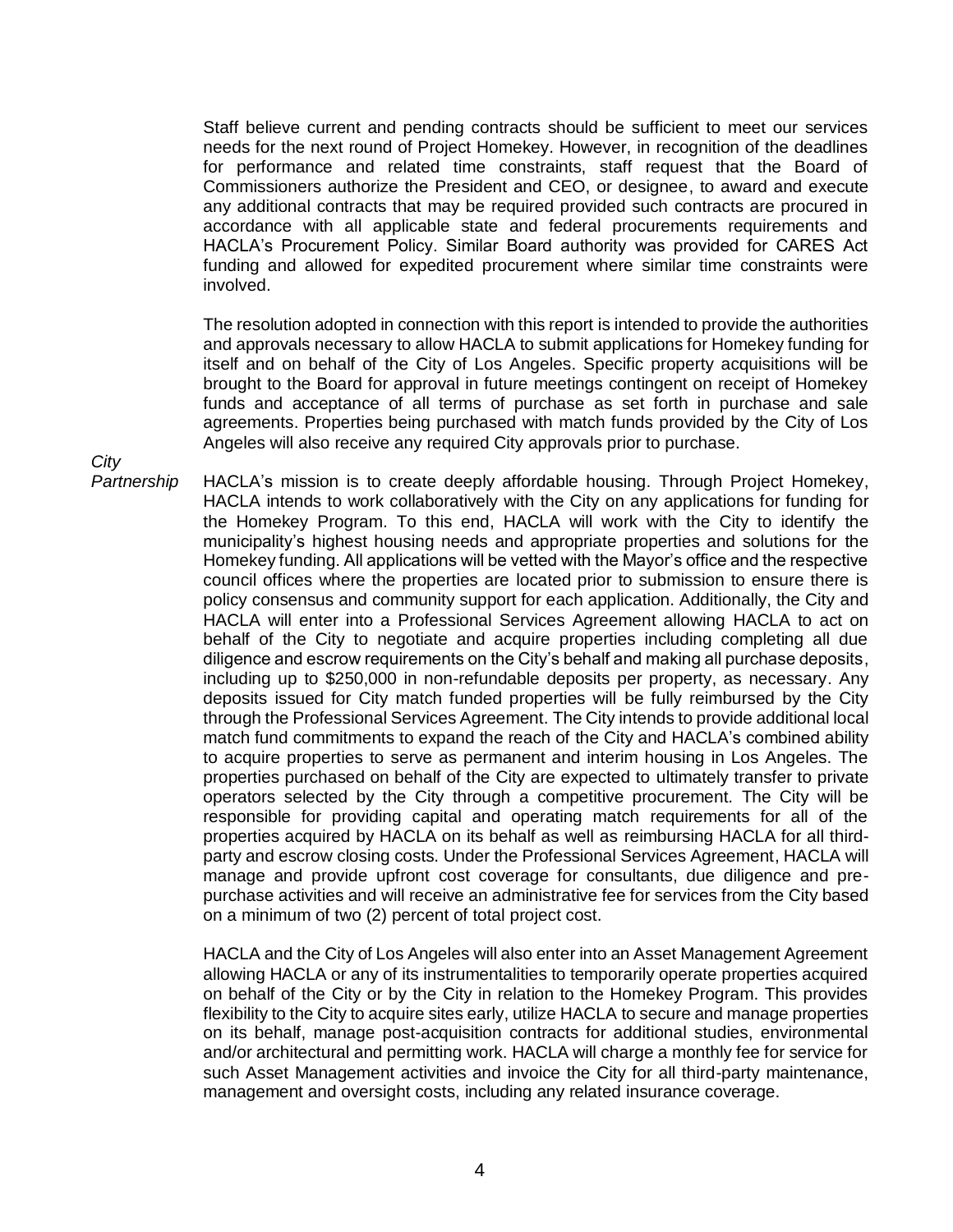The City may determine through various actions of their own how much capital and operating match they can commit to this next round of the Homekey Program. Based on the 2020 Homekey Program, the City and HACLA were able to obtain \$120.4 million in State Homekey funds; drawing upon \$30 million in HACLA capital match and \$94 million in City capital match for a total acquisition cost of \$244 million. The resolution proposed for adoption by the Board assumes the City may be able to provide up to \$100 million in capital match towards Homekey in addition to HACLA's proposed \$60 million in capital match. This is not based on current City actions but is a projection that allows flexibility for HACLA to move with expediency on applications as the current date for the NOFA release is still unknown. Given that this next round of Homekey funding from the State is expected to be larger than the 2020 round, HACLA staff seeks authority to submit a series of applications to draw on up to \$220 million in Homekey funding with total acquisition costs between \$320 and \$380 million.

**Vision Plan: Place Strategy 2.3 – Increase Functionality and effectiveness of Asset Management**  Portfolio. This strategy focusses on the strategic directive of HACLA to acquire real property to diversify the housing portfolio and increase the supply of deeply affordable housing within the City of Los Angeles.

> **Place Strategy 3 - Improve and expand Section 8 program, policies, and efficiencies**. This strategy involves the acquisition of property for the purpose of a larger variety of readily available housing units that are anticipated to serve Section 8 Voucher participants.

> **Place Strategy 4 – Steward efforts to reduce or eliminate homelessness**. With a specific focus on housing for the unhoused, HACLA's participation in Project Homekey creates permanent housing solutions for residents most in need.

**Funding:** The Chief Administrative Officer confirms the following funding to be available to cover all match requirements:

> *Source of Funds:* Proceeds from the Non-Public Housing Portfolio have been previously authorized and are available for the Authority's Acquisition Program:

| <b>Soft Funding Costs</b>                |     | <b>Authorized</b><br><b>Funds</b> |  |
|------------------------------------------|-----|-----------------------------------|--|
| HACLA Equity Investment (Revolving Fund) | \$. | 5,000,000                         |  |
| Due Diligence/Closing Costs              | \$. | 500,000                           |  |
| Property Improvement Fund                | \$. | 500,000                           |  |

Additionally, HACLA has approved the establishment of a Revolving Line of Credit Facility with City National Bank with a maximum revolving commitment of \$50,000,000. These sources will be used for the HACLA acquisitions.

For the City acquisitions, HACLA will utilize unrestricted Central Office funds to temporarily cover due diligence and closing costs, pending reimbursement from the CIty. HACLA anticipates that the majority of these short-term expenditures will be repaid from the City within three to six months of initial expenditure.

HACLA is currently soliciting traditional lenders and investors for a new revolving line of credit fund with improved terms as well as other construction or permanent debt at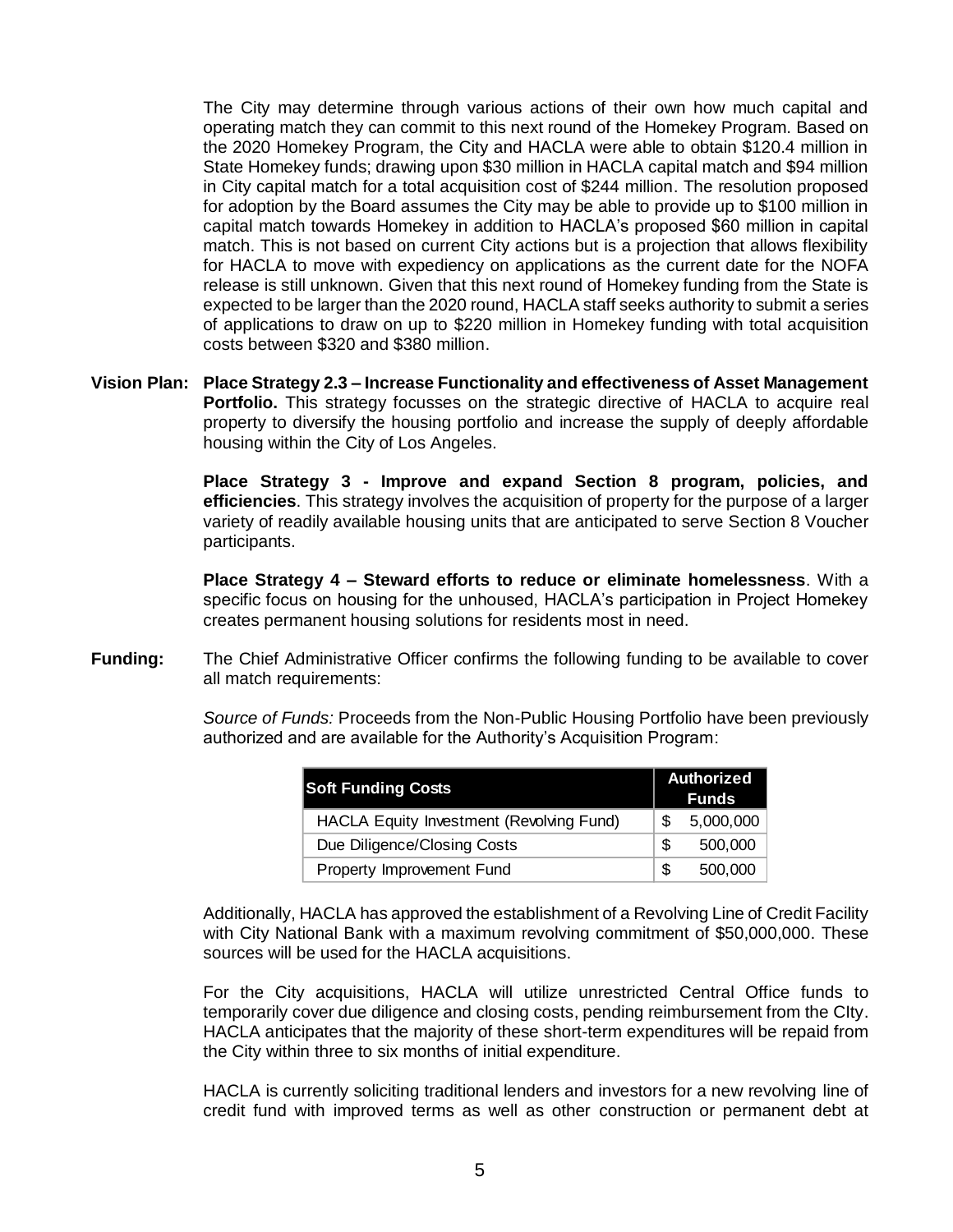competitive pricing specifically for Homekey-purchased properties, which carry a lower than usual loan to value as a result of the infusion of grant funds.

The Homekey Program is anticipated to provide up to \$200,000 in grant funding per unit which can serve the program's Target Population as permanent or interim housing and up to \$1,000 per unit per month for up to twenty-four months in operating subsidy.

*Budget and Program Impact:* Properties are being underwritten to ensure that ongoing operations, capital investments and debt service of acquired assets can be covered with available state and local subsidies, project-based vouchers, and tenant rents. The acquisitions must meet underwriting standards of HACLA's Acquisition Program.

## **Environmental**

- **Review:** Minor rehabilitation of existing buildings and the acquisition of property are all exempt activities under CEQA. The primary source of funding for Homekey, Coronavirus Relief Funds are federal funds and therefore requires NEPA review. Acquisition is not an exempted activity under NEPA and HACLA staff will ensure the completion of all necessary environmental assessments prior to the Board of Commissioner's approval of any final acquisition terms and closing escrow on any property.
- **Section 3:** Not Applicable

**Attachments:** Resolution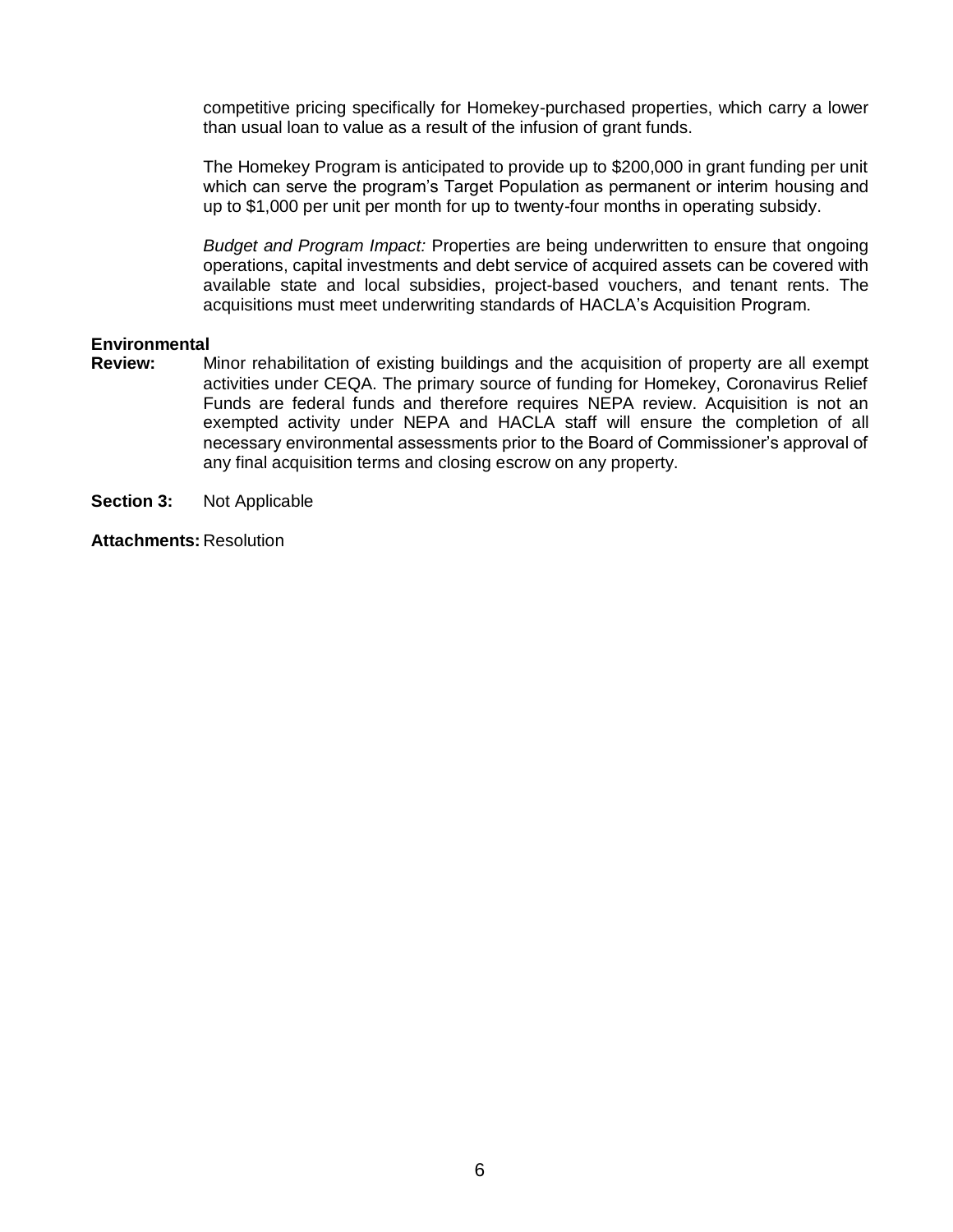| <b>RESOLUTION NO.</b> |  |
|-----------------------|--|
|                       |  |

**RESOLUTION TO AUTHORIZE THE HOUSING AUTHORITY OF THE CITY OF LOS ANGELES TO SUBMIT MULTIPLE APPLICATIONS TO THE STATE OF CALIFORNIA'S HOMEKEY PROGRAM ON ITS OWN BEHALF AS WELL AS IN COLLABORATION WITH THE CITY OF LOS ANGELES TO FURTHER THE GOAL OF EXPANDING OPTIONS FOR DEEPLY AFFORDABLE PERMANENT AND INTERIM HOUSING SOLUTIONS IN THE CITY OF LOS ANGELES AND TO AUTHORIZE THE PRESIDENT AND CEO, OR DESIGNEE, TO PROCURE AND COMMIT RESOURCES, EXECUTE RELATED DOCUMENTS AND AGREEMENTS AND TO UNDERTAKE VARIOUS ACTIONS IN CONNECTION THEREWITH**

**WHEREAS**, the Housing Authority of the City of Los Angeles ("HACLA") is authorized to acquire and dispose of real property and enter into contracts and agreements related thereto pursuant to the California Health and Safety Code Section 34200 *et seq*. and particularly with respect to Section 34315;

**WHEREAS**, the Housing Authority Board of Commissioners ("Board") adopted the Policy Guidelines for the Acquisition of Real Property by Resolution No. 8582 on February 20, 2008, as amended by Resolution No. 8628, on July 23, 2008, (the "Prior Policy") which set forth the policy and guidelines for the acquisition of real property for the Housing Authority;

**WHEREAS,** HACLA has adopted by Resolution 9587, on April 23, 2020, an Acquisition and Disposition of Real Property Policy (the "Policy") to institute a revised and updated real property acquisition program ("Acquisition Program") and to revise and restate its Prior Policy to reflect HACLA's Build HOPE Vision Plan goals and to provide for the disposition of real property;

**WHEREAS**, during this long-standing affordable housing crisis, unique new sources of grant funds may be available through both public and private sources which provide opportunities to further HACLA's mission;

**WHEREAS**, the it is anticipated that the State's Department of Housing and Community Development ("HCD") will issue a Notice of Funding Availability ("NOFA") sometime in the next few months for the Homekey Program ("Homekey") which will include grant funds from the State of California and the federal government;

**WHEREAS**, HACLA desires to submit multiple applications for Homekey grant funds and requires the Board's authority to submit such applications to HCD for its review and consideration, on its own behalf and in cooperation as a potential co-applicant with the City of Los Angeles;

**WHEREAS**, HCD is authorized to administer Homekey pursuant to the Multifamily Housing Program (Chapter 6.7 (commencing with Section 50675) of Part 2 of Division 31 of the Health and Safety Code) and Homekey funding allocations will be subject to the terms and conditions of the NOFA, the Application, the HCD-approved STD 213, Standard Agreement ("Standard Agreement"), and all other legal requirements of the Homekey Program;

**WHEREAS**, HACLA and its staff, along with legal counsel, will review the NOFA and all other program requirements made available by HCD prior to submitting applications and intends to only submit applications under the NOFA that include terms and conditions that HACLA can reasonably comply with;

**WHEREAS**, HACLA understands that part of funding made available is expected to be connected to the federal and state response to COVID-19, and is derived from the state's direct allocation of federal Coronavirus Economic Relief funds as well as State General Funds and that both funds have expedited expenditure requirements;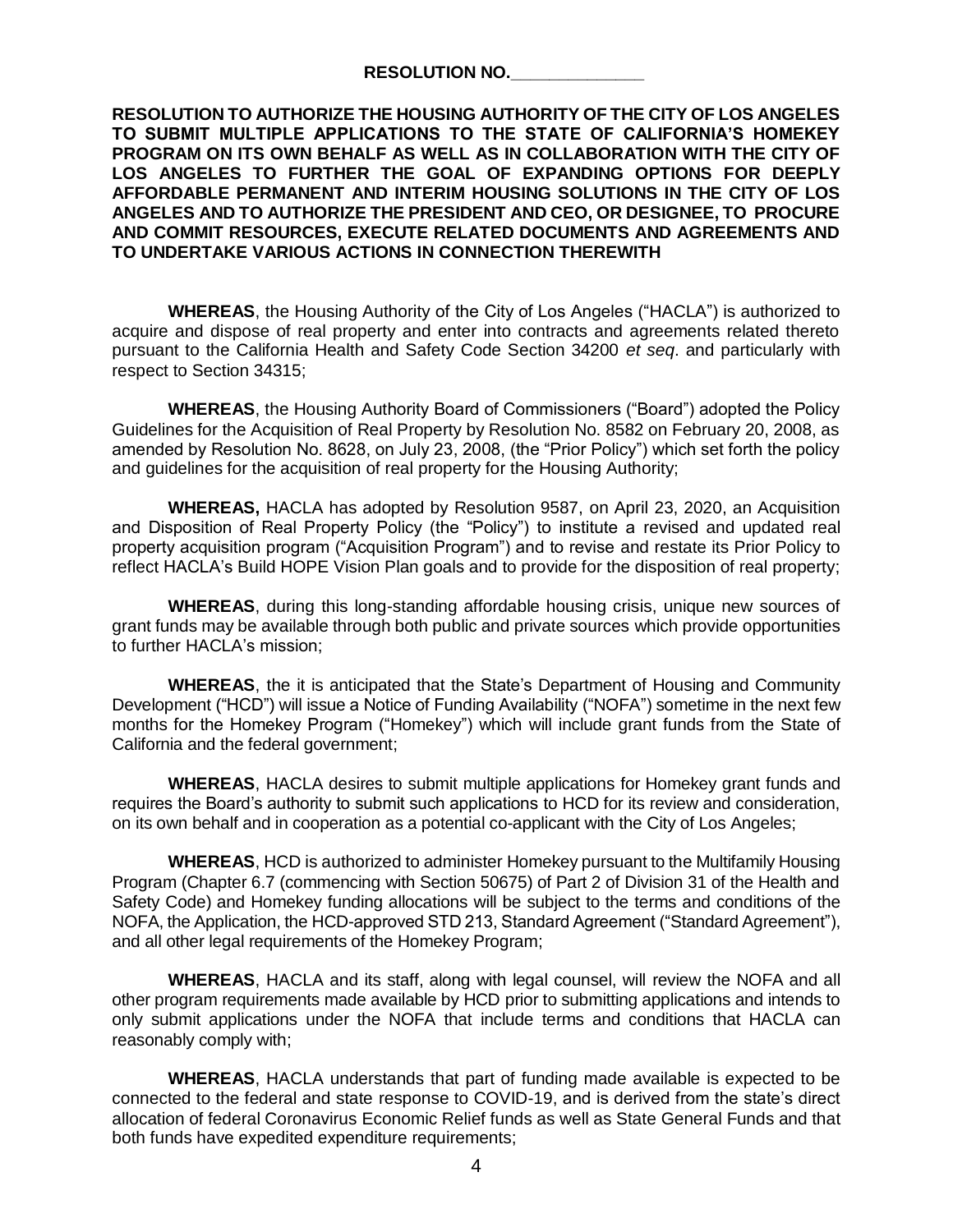**WHEREAS,** the Board desires to expedite the procurement of any services that may be required in order to successfully acquire and entitle properties for Homekey by delegating to the President and CEO, or designee, the authority to procure and execute contracts for any needed services in compliance with all applicable state and federal procurement requirements and HACLA's Procurement Policy;

**WHEREAS**, HACLA is uniquely positioned with over eighty years of experience in the acquisition, development and management of affordable properties in the City of Los Angeles and desires to meet its acquisition goals in a manner that is fiscally sound;

**WHEREAS**, staff will return to the Board for approval of all final terms of any and all property acquisitions before the close of escrow; and

**WHEREAS,** the President and CEO shall ensure compliance with any requirements, provisions and restrictions set forth in HCD's grant documents and will ensure such programs, grants or donations are aligned with the mission of HACLA.

**NOW, THEREFORE, BE IT RESOLVED** The recitals hereinabove set forth are true and correct, and this Board of Commissioners so finds. This Resolution is being adopted pursuant to the powers granted the Authority by Chapter 1 of Part 2 of Division 24 of the California Health and Safety Code;

**BE IT FURTHER RESOLVED** that the Board of Commissioners hereby authorizes and directs the submittal of multiple applications to HCD both on its own behalf and in collaboration with the City of Los Angeles in response to an upcoming 2021 NOFA and to apply for Homekey grant funds in a total amount not to exceed \$250,000,000. That amount includes \$220,000,000 for capital expenditures (as allowed under Health and Safety Code, § 50675.1.1, subd. (a)(1)-(6)) and \$30,000,000 for a capitalized operating subsidy (as allowed under Health and Safety Code, § 50675.1.1, subd. (a)(7));

**BE IT FURTHER RESOLVED** that if HACLA's applications are approved, the President and CEO, or his designee, is authorized and directed to ensure that any funds awarded for capital expenditures or capitalized operating subsidies are spent by the required date in the NOFA;

**BE IT FURTHER RESOLVED** that if any application for Homekey funding is approved, the President and CEO, or his designee, is hereby authorized and directed to enter into, execute, and deliver one or more Standard Agreements, both on its own behalf and in collaboration with the City of Los Angeles, which Agreements in a total aggregate amount shall not to exceed \$250,000,000, and any and all other documents required or deemed necessary or appropriate to secure the Homekey funds from HCD and participate in the Homekey Program, and all amendments thereto (collectively, the "Homekey Documents");

**BE IT FURTHER RESOLVED** that HACLA and its Board of Commissioners acknowledge and agree that HACLA shall be subject to the terms and conditions specified in the Standard Agreement, and that the NOFA and Application will be incorporated in the Standard Agreement by reference and made a part thereof. Any and all activities, expenditures, information, and timelines represented in the Application will be enforceable through the Standard Agreement and funds are to be used for the allowable expenditures and activities identified in the Standard Agreement;

**BE IT FURTHER RESOLVED** that Douglas Guthrie, as President and CEO of HACLA, or his designee, is authorized to execute all applications and related certificates for Homekey funding and the Homekey Documents on behalf of HACLA for participation in the Homekey Program, as long as all contracts and agreements have been approved by legal counsel;